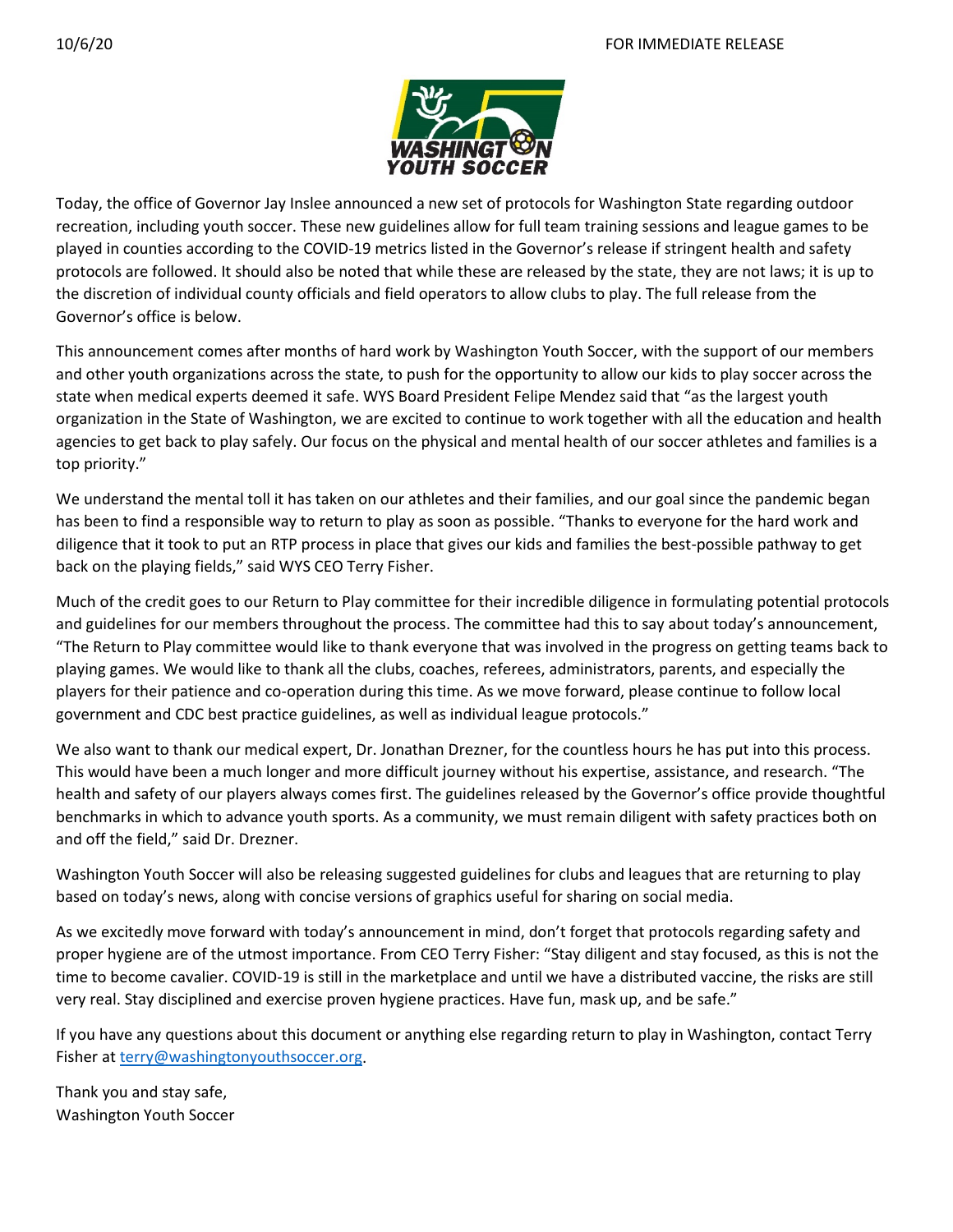# **Professional Sports & Other Sporting Activities COVID-19 Requirements**

# **Summary of October 6 changes:**

Youth team sports and adult team sport guidance greatly expanded:

- Youth team sports now includes both school and non-school sports, both indoor and outdoor
- Adult recreational sports now includes both indoor and outdoor
- Sport are now divided into risk categories
- Counties are now categorized by COVID activity level measured by new cases per 100K residents in the previous two weeks and the percentage of positive tests
- Whether or not a sport is allowed, and to what degree it is allowed depends on a combination of the risk category for the sport and the COVID risk category for the county in which the sport is to take place
- Tournaments and spectators are prohibited in any county that is not in the low risk COVID category
- Additional detailed public health guidance is added

# **Included Here:**

- Professional sporting activities indoor and outdoor
- School and non-school youth team sports indoor and outdoor, and adult recreational team sports indoor and outdoor

All professional sporting activities, indoor and outdoor, outdoor youth team sports, and outdoor adult recreational team sports operating during the Safe Start Washington phased reopening must adopt a written procedure for employee safety and customer interaction that is at least as strict as this procedure and that complies with the safety and health requirements below, including recreation-specific guidance.

**No business may operate until it can meet and maintain all the requirements in this document, including providing materials, schedules and equipment required to comply. Additional considerations may be adopted, as appropriate.** 

# **Professional Sporting Activities, Indoor and Outdoor**

# **RESTART COVID-19 REQUIREMENTS AND RECOMMENDATIONS**

All professional sporting activities, including back office operations of up to 50 people, unless a county's then-current phase permits a greater number of people, full team practices, and spectator-less games and competitions, can resume on June 5, 2020, regardless of phase, if all of the following conditions are met:

- The organization follows both the league-wide and team-specific "return to play" safety plans.
- The league-wide plan is approved by the player's association or union representing players of the team.
- The team must report in advance to its respective county health department the dates when full team practices and spectator-less pre-season games will occur.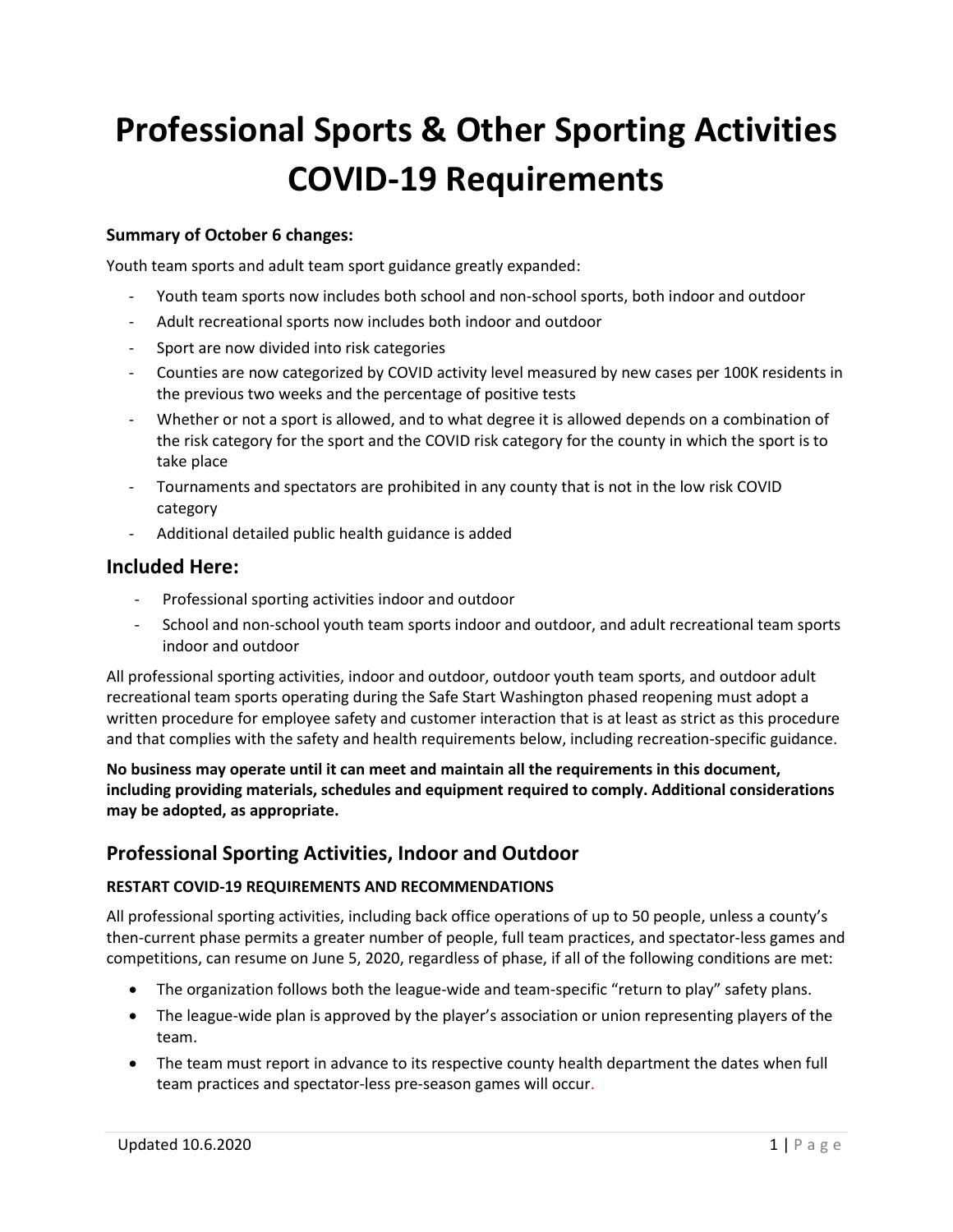• For horse racing, instead of the above requirements, a horse racing safety plan safety plan must be developed and followed and, along with specific guidance to horse racing, which can be found here.

# **School and Non-school Youth Team Sports Indoor and Outdoor and Adult Recreational Team Sports Indoor and Outdoor**

The risk of transmitting the SARS CoV-2 virus that causes COVID-19 depends on multiple factors including: 1) Number of people in a location, 2) Type of location, 3) Distance between people, 4) Length of time at location, 5) Level of protective equipment used (e.g. face coverings). As general guidance, smaller groups are safer than larger ones; outdoor locations are safer than indoor; sports that can ensure distance of six (6) feet or more are safer than closer contact; and shorter duration is safer than longer.

# **Sport Risk Category guidance**

*For the purposes of this document, sports are defined using the following risk categories (The list below is not all-encompassing. Some sports are covered in other guidance documents, and if so those guidance documents govern those activities. If a sport does not appear on this list that does not necessarily mean it is prohibited at this time.):*

Low risk sports: tennis, swimming, pickleball, golf, cross country, track and field, sideline/no-contact cheer and dance, disc golf.

Moderate risk sports: softball, baseball, t-ball, soccer, futsal, volleyball, lacrosse, flag football, ultimate frisbee, ice hockey, cricket, gymnastics, crew, field hockey, school bowling competitions.

High risk sports: football, rugby, wrestling, cheerleading with contact, dance with contact, basketball, water polo, martial arts competitions, roller derby.

# **Guidance applicable to ALL sporting activities at ALL county risk levels**

Indoor facilities will still need to adhere to overall capacity limits detailed in the Indoor Fitness and Training Guidelines ("For a facility that is larger than 12,000 sq. feet, the occupancy of the facility may not exceed 25 percent of the fire code occupancy rating.<sup>"</sup>)

# *Stay home when sick or if a close contact of someone with COVID-19*

Athletes, coaches, umpires/referees, spectators and any other paid or volunteer staff should be required to stay home if they feel unwell, show any signs of COVID-19, or have been exposed to a confirmed case or close contact. All coaches and students should be screened for signs/symptoms of COVID-19 prior to a workout. Screening should consider symptoms listed by the CDC. Any person with symptoms of COVID-19 or who is a close contact of someone with confirmed COVID-19 should not be allowed to participate and should contact his or her primary care provider or other appropriate health-care professional.

Those who are excluded from training or contests due to COVID-19 symptoms or because they are close contacts must follow DOH and local public health isolation and quarantine guidance before returning to training or contests.

People with underlying health conditions should consult with their medical provider regarding participation in athletic activities.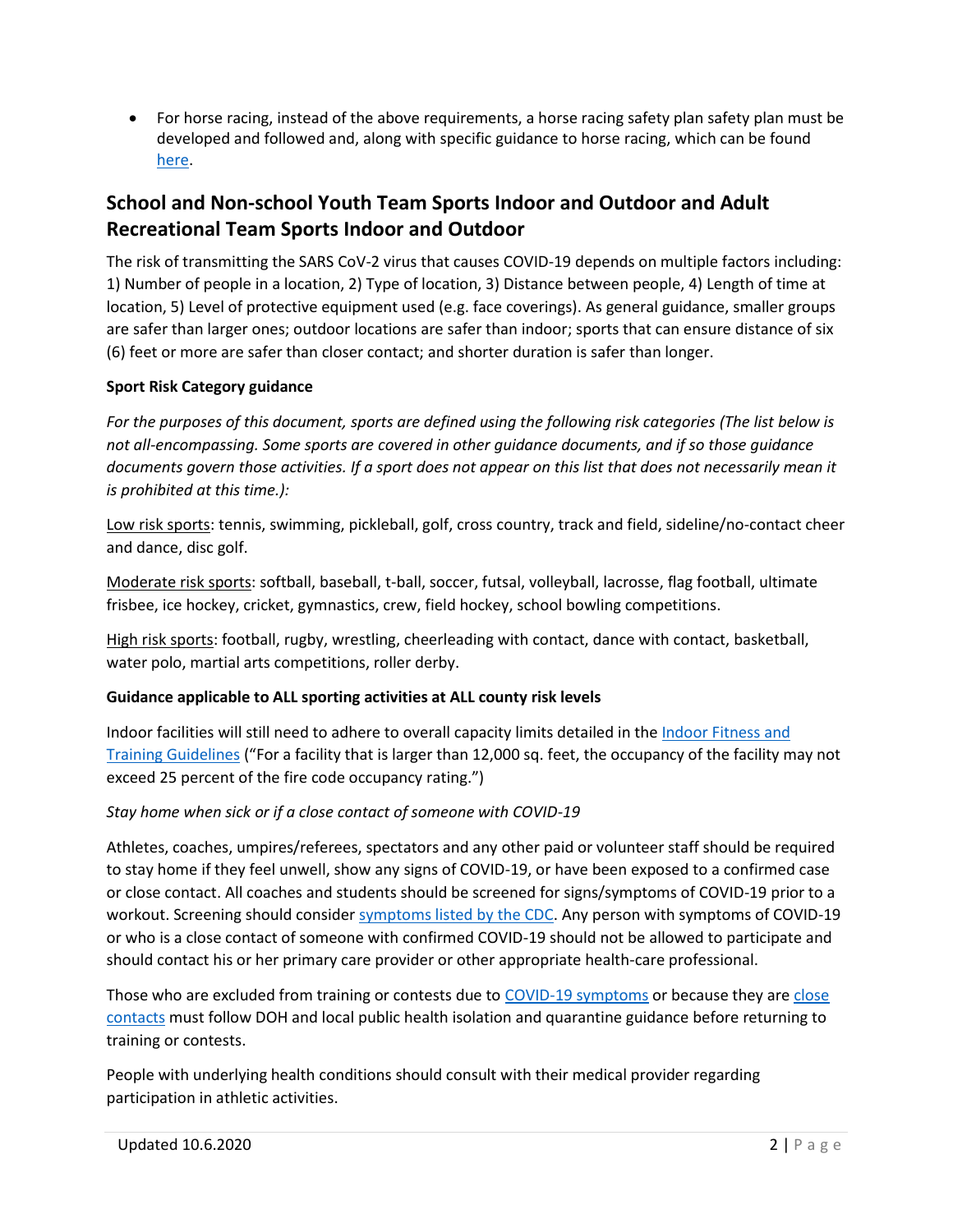#### *Masks*

Masks required for athletes/participants directly before and directly after sporting activities and strongly encouraged whenever not engaged in strenuous activity. Any spectators must wear facial coverings per the Department of Health facial covering order. Coaches, referees/umpires, trainers, managers, spotters, and any other paid or volunteer staff must wear face coverings at all times, with an exception for referees that need to run in the field of play.

#### *Physical Distance*

Physical distance of 6 feet must be maintained between staff, volunteers, and any spectators at all times with exceptions for training and medical personnel and volunteers performing their medical duties. Six feet of distance must be maintained among athletes when not engaged in sporting activities, huddles and team meetings must be physically distanced.

#### *Hygiene*

Require athletes, coaches, umpires/referees and any other paid or volunteer staff to practice good hygiene including washing their hands frequently and covering their sneezes and coughs. Wash hands often with soap and water for at least 20 seconds before and after practice, especially after touching shared objects or blowing your nose, coughing, or sneezing. Avoid touching your eyes, nose, and mouth. If soap and water are not readily available, use a hand sanitizer that contains 60-95% alcohol content. Cover all surfaces of your hands and rub them together until they are dry. Athletes should not share water bottles, uniforms, towels, or snacks and should not spit (saliva, sunflower seeds, etc.).

Provide handwashing or hand sanitizing stations at training and contest locations.

Limit the use of locker rooms to handwashing and restroom use only. Showers should not be used due to potential spread of aerosolized droplets. If use of locker rooms for changing is necessary, maximize ventilation and use tape, spots, or cones to signal 6 feet of distance for athletes who need to change. If locker rooms are used cleaning protocols must be included in the sporting activity safety plan. Stagger entry to the changing area and use of these facilities as appropriate with members of the same team or training cohort only. Limit occupancy of the locker rooms to avoid crowding.

#### *Cleaning*

Clean high touch surfaces and disinfect shared equipment before and after each use. Ensure restrooms are cleaned and disinfected regularly. Current CDC guidance for cleaning and disinfection for COVID-19 states that disinfectants should be registered by the EPA for use against the COVID-19. Find the current list here: List N: Disinfectants for Use Against SARS-CoV-2 (COVID-19). Disinfectants based on hydrogen peroxide or alcohol are safer than harsher chemicals. The University of Washington has a handout with options for safer cleaning and disinfecting products that work well against COVID-19.

#### *Ventilation*

Ventilation is important to have good indoor air quality. Ensure that ventilation systems operate properly. Increase air circulation and ventilation as much as possible by opening windows and doors. Offer more outside time, open windows often and adjust mechanical ventilation systems to bring in as much outside air as possible. Increase filters to MERV 13 if the HVAC can accommodate. Use of fans for cooling is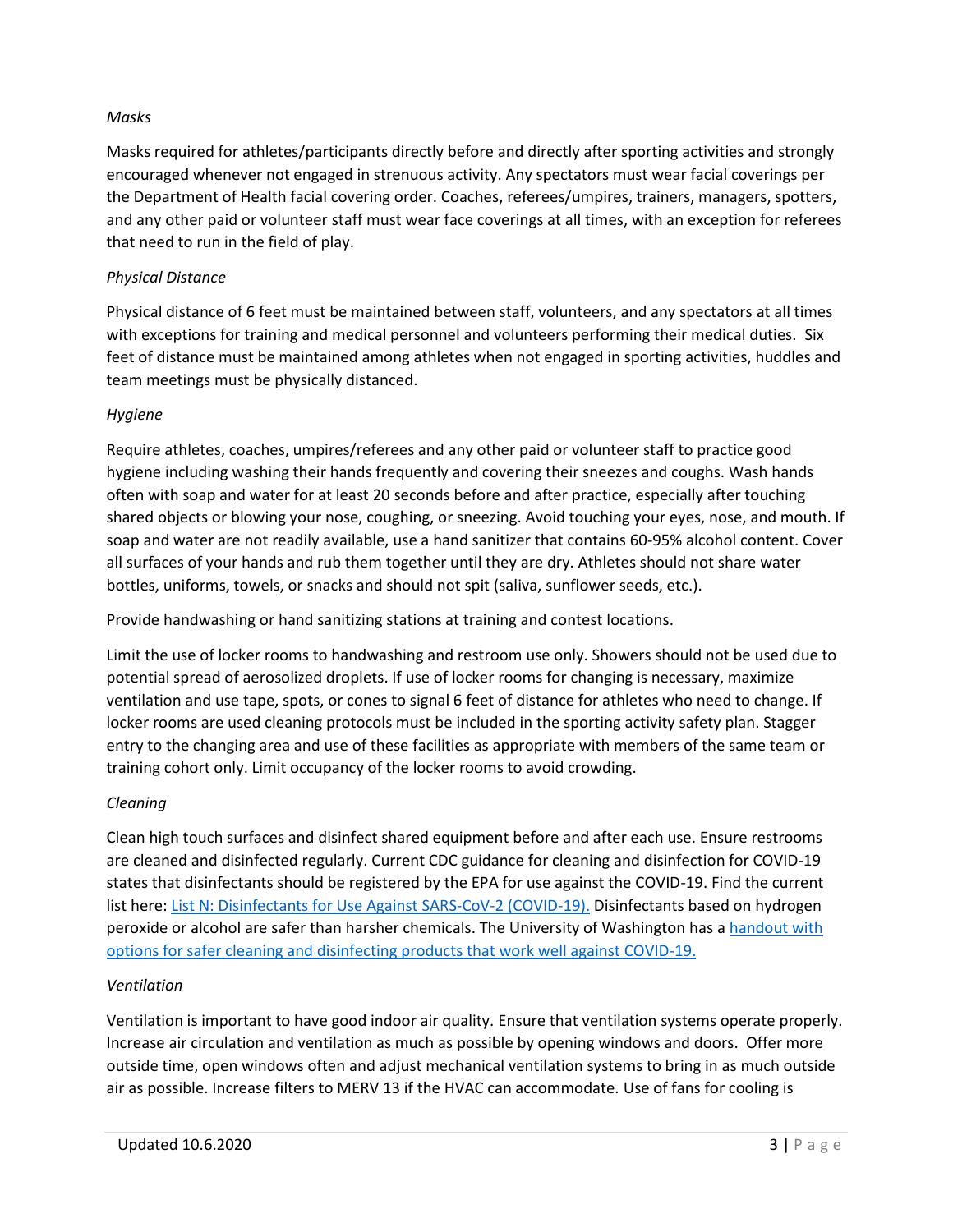acceptable. In indoor spaces, fans should only be used when windows or doors are open to the outdoors in order to circulate indoor and outdoor air. They should blow away from people.

Outdoors locations are preferred to indoors locations, and should be utilized to the greatest extent possible to allow for maximum fresh air circulation and social distancing. Outdoor temporary structures may be used. An outdoor temporary structure is defined as having no more than two walls to provide appropriate ventilation.

#### *Transportation*

Limit exposure to those outside the household unit during travel. Encourage only those in the same household to travel together, and if not in the same household, travel in separate vehicles if possible.

For travel groups, (groups that include more than one household in the same vehicle whether in a carpool or on a bus) all members of the travel group, including the driver, must wear a face covering and spread out as much as possible within the vehicle. Limit travel groups to those who have been in regular contact (e.g. team members). Encourage family members to sit together. Maximize ventilation in the vehicle by opening windows.

Buses should install safety barriers (such as plexiglass shields) between the driver and passengers or close (block off/leave empty) the seats nearest the driver to ensure 6 feet of distance between the driver and passengers. Passengers should board from the rear door when possible. Buses should improve air filtration where possible. Buses should be cleaned and disinfected daily after use with attention to frequently touched services (doors, rails, seat backs).

#### *Records and Contact Tracing*

Keep a roster of every athlete, staff and volunteer present at each practice, training session, and contest to assist with contact tracing in the event of a possible exposure. Similarly keep a roster and seating chart for each travel group. Attendance rosters and seating charts must be kept on file for 28 days after the practice, contest, or trip.

# *Employees*

Employers must specifically ensure operations follow the main Labor & Industries COVID-19 requirements to protect workers. COVID-19 workplace and safety requirements can be found here.

# **County COVID-19 Activity Level guidance**

The risk of COVID-19 spread linked to sporting activities depends on the level of COVID-19 spread in the community. The following COVID-19 activity level classifications are based on the Department of Health's school reopening decision tree recommendations, which classify counties based on their current COVID-19 activity level.

To better understand this policy here is a link to the current infection rate trends in every county (scroll down and click on "Summary Data Tables" for county-by-county info): https://coronavirus.wa.gov/whatyou-need-know/covid-19-risk-assessment-dashboard

# **HIGH LEVEL COUNTY COVID ACTIVITY >75 cases/100K/14 days OR >5% positivity**

Team practices and/or training can resume for low, medium, and high risk sports if players are limited to groups of six in separate parts of the field/court, separated by a buffer zone. Brief close contact (ex: 3 on